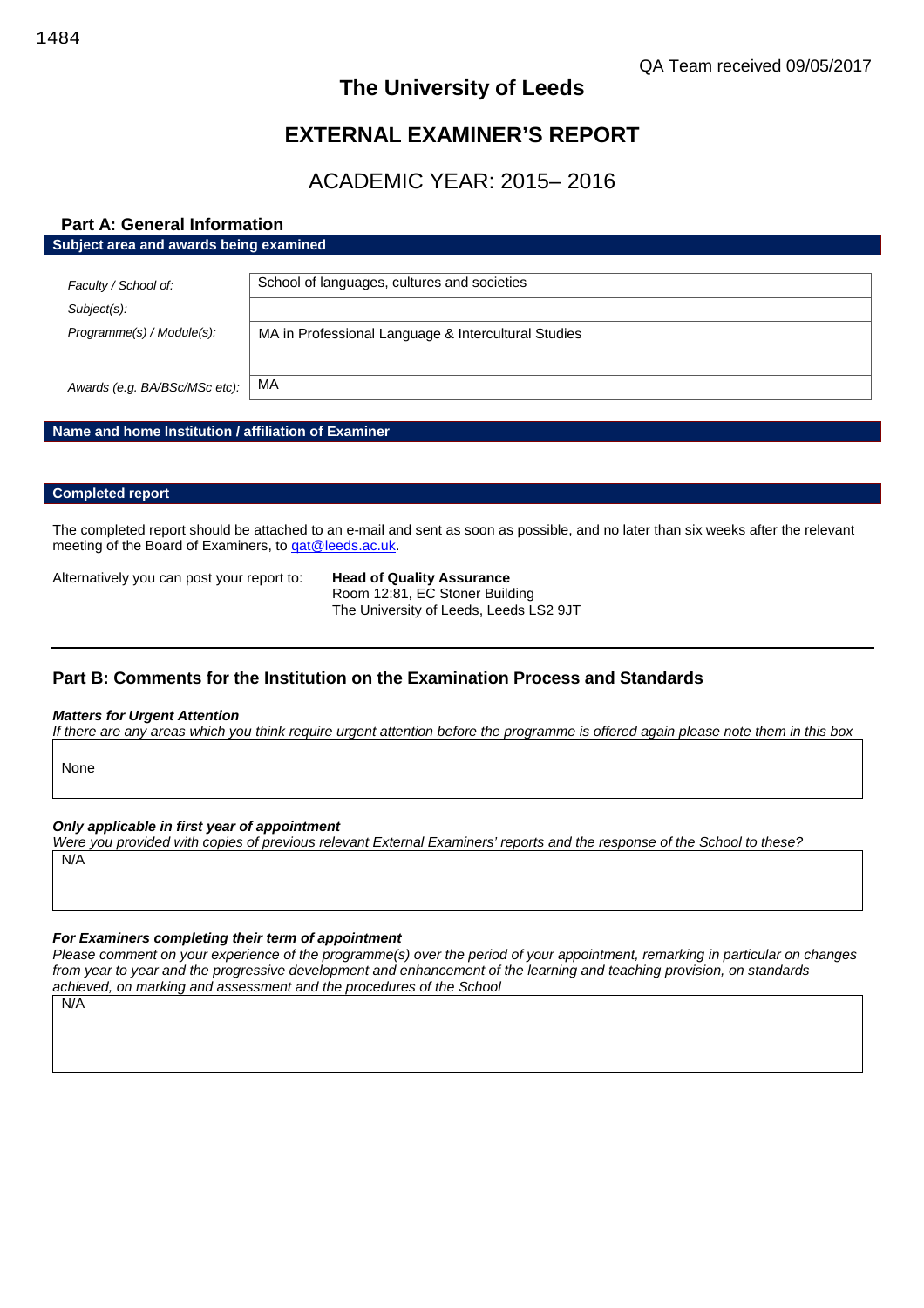### **Standards**

- **1. Please indicate the extent to which the programme Aims and Intended Learning Outcomes (ILOs) were commensurate with the level of the award**
	- *The appropriateness of the Intended Learning Outcomes for the programme(s)/modules and of the structure and content of the programme(s);*
	- *The extent to which standards are appropriate for the award or award element under consideration.*

Yes, the standards are appropriate for the level and award and well aligned with those in other institutions or above. The team is clearly committed to delivering a high quality learning experience for the students.

- **2. Did the Aims and ILOs meet the expectations of the national subject benchmark (where relevant)?**
	- *The comparability of the programme(s) with similar programme(s) at other institutions and against national benchmarks and the Framework for Higher Education Qualifications.* Yes as above.

#### **3. Please comment on the assessment methods and the appropriateness of these to the ILOs**

- *The design and structure of the assessment methods, and the arrangements for the marking of modules and the classification of awards;*
- *The quality of teaching, learning and assessment methods that may be indicated by student performance.*
- The assessment is well designed and the students have the opportunity to work on issues that provide them space to draw on materials covered in class but also beyond. The structure and spread of assessment is appropriate and the students receive very good feedback and input that allows the further development of skills and competences.
- **4. Were students given adequate opportunity to demonstrate their achievement of the Aims and ILOs?**
	- *The academic standards demonstrated by the students and, where possible, their performance in relation to students on comparable courses;*
	- *The strengths and weaknesses of the students as a cohort.*
	- As expected, cohorts are always mixed in terms of the students' level but it is good to see that both strong and weaker students produce work showing engagement with the programme and critical thinking. The student performance is appropriate for the level and it is good to see that both strong and weaker students showing improvement in the course of the programme. It is also good to see that colleagues use marks at the higher end and I would encourage the full use of marks range across all modules.
- **5. For Examiners responsible for programmes that include clinical practice components, please comment on the learning and assessment of practice components of the curriculum**  $N/A$

## **6. Please comment on the nature and effectiveness of enhancements to the programme(s) and modules since the previous year**

*It would be particularly helpful if you could also identify areas of good practice which are worthy of wider dissemination.* The curriculum is timely and interesting-all modules are well designed and presented, as an example modules like Writing for Professional Purposes (MODL5050) provide the students with opportunities for applying theory to practice.

#### **7. Please comment on the influence of research on the curriculum and learning and teaching** *This may include examples of curriculum design informed by current research in the subject; practice informed by research; students undertaking research.*

The Research Methods/Dissertation module are particularly good examples of the input the students get as well as their engagement with the programme.

## **8. Where the programme forms part of an Integrated PhD, please comment on the appropriateness of the programme as training for a PhD**

N/A

#### **For Examiners involved in mentoring arrangements**

**9. If you have acted as a mentor to a new External Examiner or have received mentor support please comment here on the arrangements**

N/A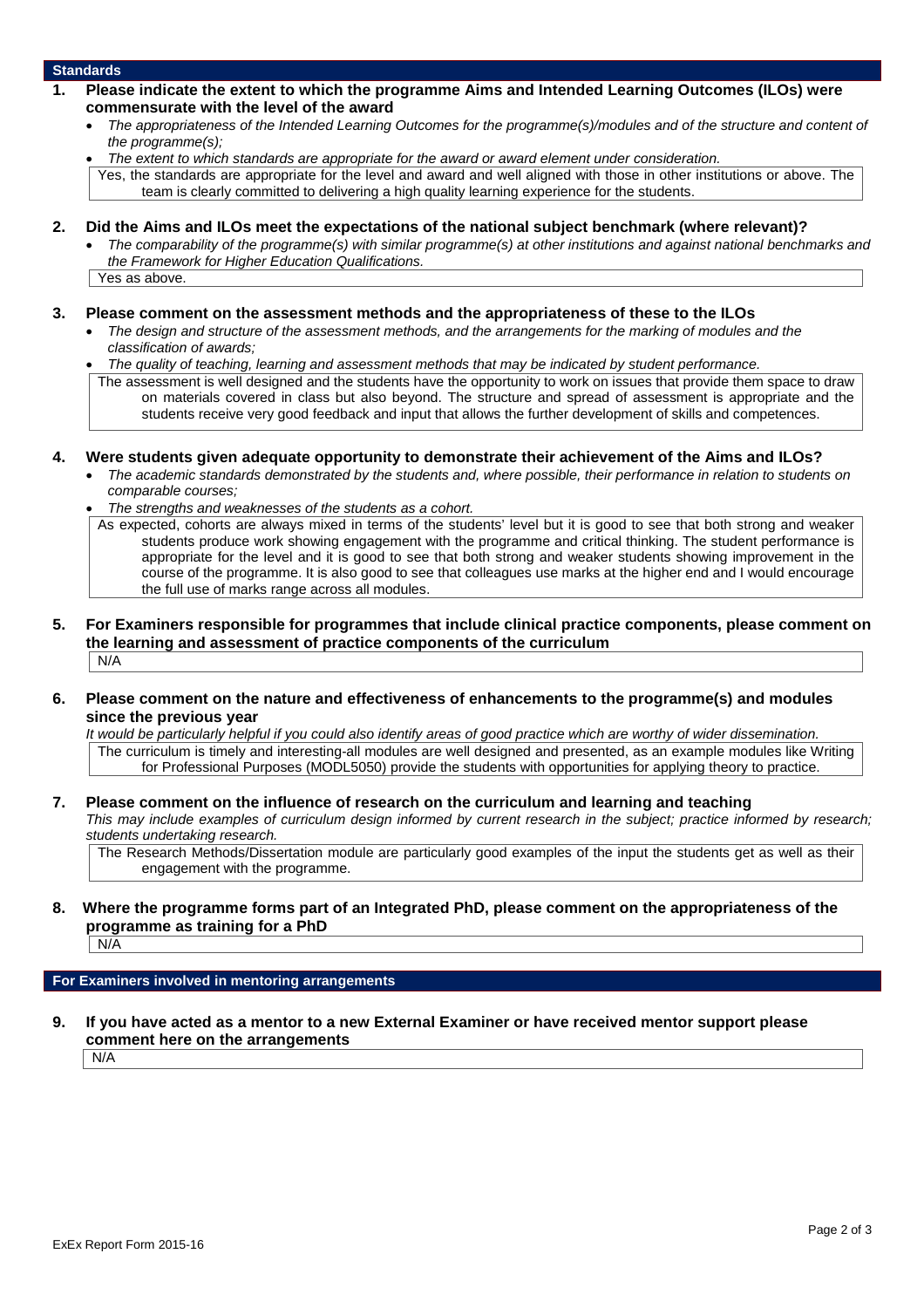**10. The University and its Schools provide guidance for External Examiners as to their roles, powers and responsibilities. Please indicate whether this material was sufficient for you to act effectively as an External Examiner.**

*Whether External Examiners have sufficient access to the material needed to make the required judgements and whether they are encouraged to request additional information.*

Yes, I was provided with a proper sample and access to all information on student work across the programme.

**11. Did you receive appropriate documentation relating to the programmes and/or parts of programmes for which you have responsibility, e.g. programme specifications or module handbooks, marking criteria?** *The coherence of the policies and procedures relating to External Examiners and whether they match the explicit roles they are asked to perform.*

Yes, everything has been excellently organised.

- **12. Were you provided with all draft examination papers/assessments? Was the nature and level of the questions appropriate? If not, were suitable arrangements made to consider your comments?** All relevant material was sent in good time and colleagues have always taken any feedback into serious consideration.
- **13. Was sufficient assessed / examined work made available to enable you to have confidence in your evaluation of the standard of student work? Were the scripts clearly marked/annotated?**

Yes, I was provided with a proper sample and access to all information on student work. The students receive excellent feedback across all modules. This applies to both strong and weaker work. The feedback is detailed and consistent.

**14. Was the choice of subjects for dissertations appropriate? Was the method and standard of assessment appropriate?**

Yes, it was good to see that the students carry out research in core areas of their programme. This reflects their engagement and drive to explore further issues covered in the various modules.

**15. Were the administrative arrangements satisfactory for the whole process, including the operation of the Board of Examiners? Were you able to attend the meeting? Were you satisfied with the recommendations of the Board?**

Yes, everything was very well organised and run according to the University's regulations.

**16. Were appropriate procedures in place to give due consideration to mitigating circumstances and medical evidence?**

Yes.

#### **Other comments**

**Please use this box if you wish to make any further comments not covered elsewhere on the form**

No issues to raise, the colleagues are clearly committed to the programme and provide the students with an excellent learning experience.